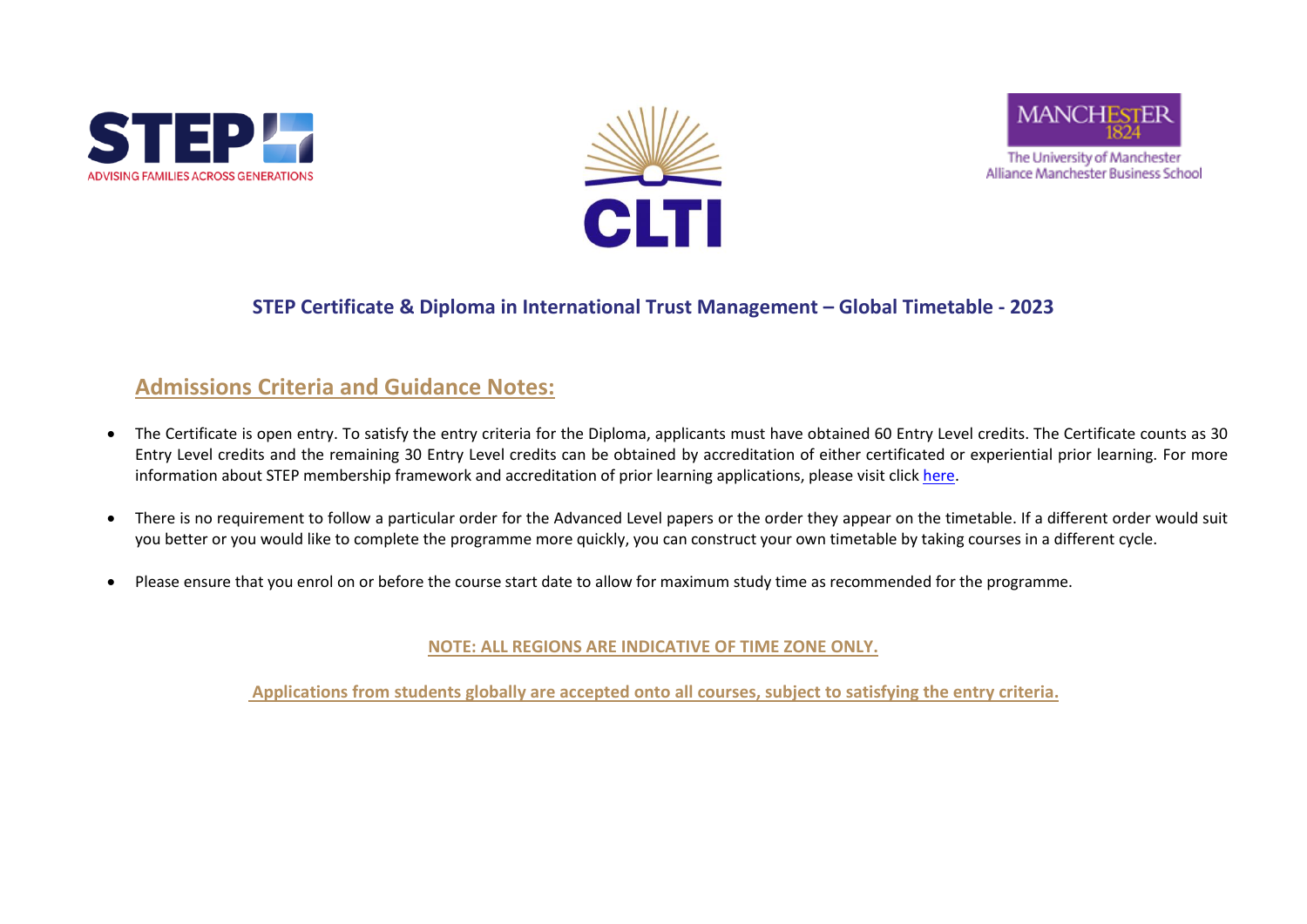| <b>Certificate in International Trust Management</b> |                   |                       |                        |
|------------------------------------------------------|-------------------|-----------------------|------------------------|
|                                                      | <b>Start Date</b> | <b>Tuition</b>        | Exam                   |
| Asia                                                 |                   |                       |                        |
| Hong Kong Time (HKT)                                 | October 21 2022   | 20 - 23 February 2023 | February 24 2023       |
| <b>Singapore Standard Time (SST)</b>                 |                   |                       |                        |
| <b>Caribbean and The Americas</b>                    |                   |                       |                        |
| <b>Eastern Standard time (EST)</b>                   | September 23 2022 | 23 - 26 January 2023  | <b>January 27 2023</b> |
| <b>Eastern Daylight Time (EDT)</b>                   |                   |                       |                        |
| <b>Switzerland and Europe</b>                        |                   |                       |                        |
| <b>Central European Time (CET)</b>                   | October 7 2022    | 6 - 9 February 2023   | February 10 2023       |
| <b>Central European Summer Time (CEST)</b>           |                   |                       |                        |
| <b>UK and Crown Dependencies</b>                     |                   |                       |                        |
| <b>Greenwich Mean Time (GMT)</b>                     | November 4 2022   | 6 - 9 March 2023      | March 10 2023          |
| <b>British Summer Time (BST)</b>                     |                   |                       |                        |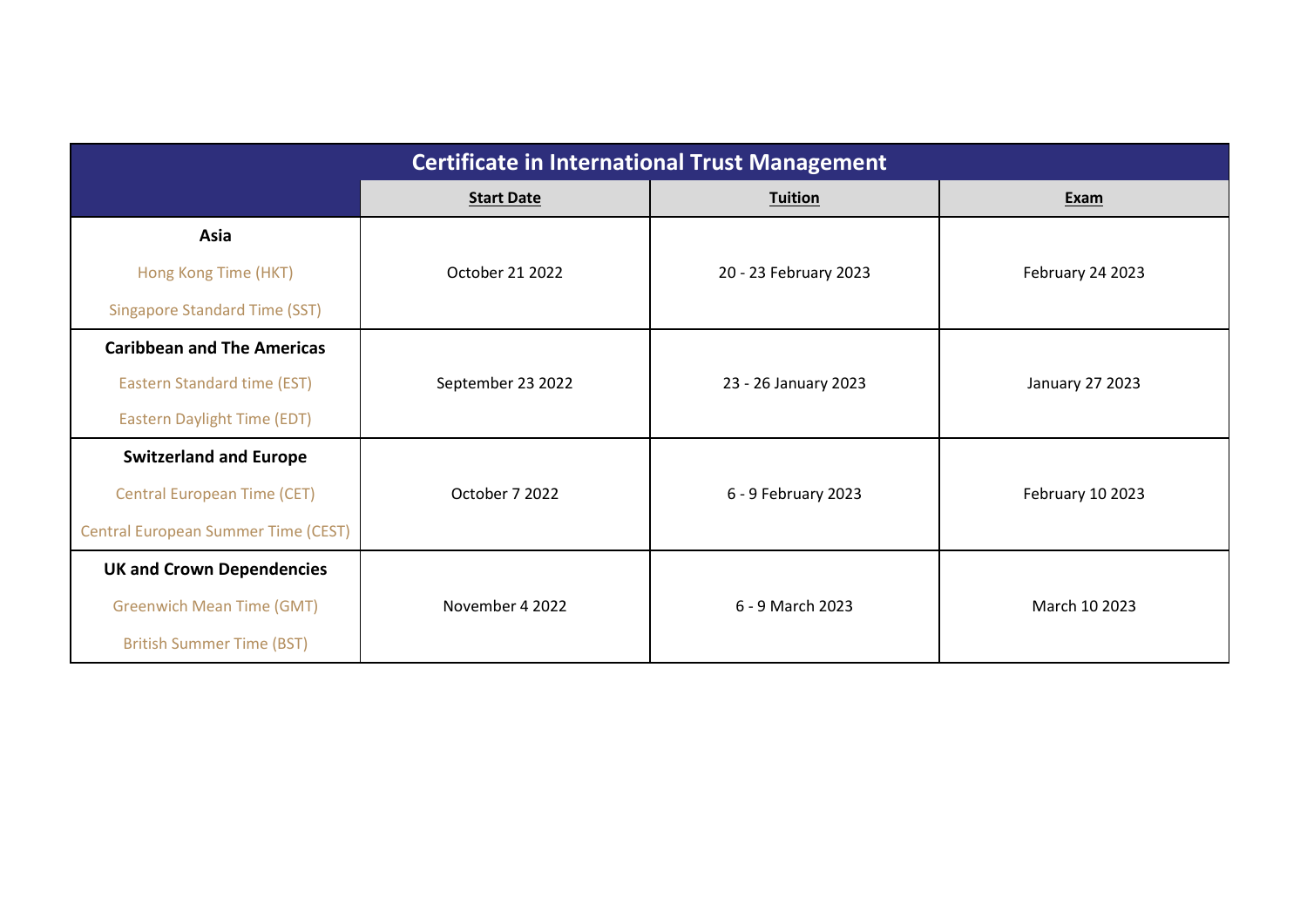|                                      | <b>Advanced Certificate in Trusts: Law and Practice</b> |                       |                  |
|--------------------------------------|---------------------------------------------------------|-----------------------|------------------|
|                                      | <b>Start Date</b>                                       | <b>Tuition</b>        | Exam             |
| Asia                                 |                                                         |                       |                  |
| Hong Kong Time (HKT)                 | October 21 2022                                         | 20 - 23 February 2023 | February 24 2023 |
| <b>Singapore Standard Time (SST)</b> |                                                         |                       |                  |
| <b>UK and Crown Dependencies</b>     |                                                         |                       |                  |
| <b>Greenwich Mean Time (GMT)</b>     | November 4 2022                                         | 6 - 9 March 2023      | March 10 2023    |
| <b>British Summer Time (BST)</b>     |                                                         |                       |                  |

| <b>Advanced Certificate in Company Law and Practice</b>              |                   |                            |                    |
|----------------------------------------------------------------------|-------------------|----------------------------|--------------------|
|                                                                      | <b>Start Date</b> | <b>Tuition</b>             | Exam               |
| Asia (Hong Kong)                                                     | October 29, 2021  | 28 February - 3 March 2022 | March 4, 2022      |
| Hong Kong Time (HKT)                                                 | February 11, 2022 | 6 - 9 June 2022            | June 10, 2022      |
|                                                                      | August 19 2022    | 12 - 15 December 2022      | December 16 2022   |
| Asia (Singapore)                                                     |                   |                            |                    |
| <b>Singapore Standard Time (SST)</b>                                 | May 27, 2022      | 3 - 6 October 2022         | 07-Oct-22          |
| <b>Caribbean and The Americas</b><br>Eastern Standard time (EST)     | January 7, 2022   | 2 - 5 May 2022             | May 6, 2022        |
| <b>Eastern Daylight Time (EDT)</b>                                   | June 17, 2022     | 17 - 20 October 2022       | October 21, 2022   |
| <b>Switzerland and Europe</b><br><b>Central European Time (CET)</b>  | October 22, 2021  | 21 - 24 February 2022      | February 25, 2022  |
| <b>Central European Summer Time (CEST)</b>                           | May 13, 2022      | 12 - 15 September 2022     | September 16, 2022 |
| <b>UK and Crown Dependencies</b><br><b>Greenwich Mean Time (GMT)</b> | November 26, 2021 | 21 - 24 March 2022         | March 25, 2022     |
| <b>British Summer Time (BST)</b>                                     | April 22, 2022    | 22 - 25 August 2022        | August 26, 2022    |